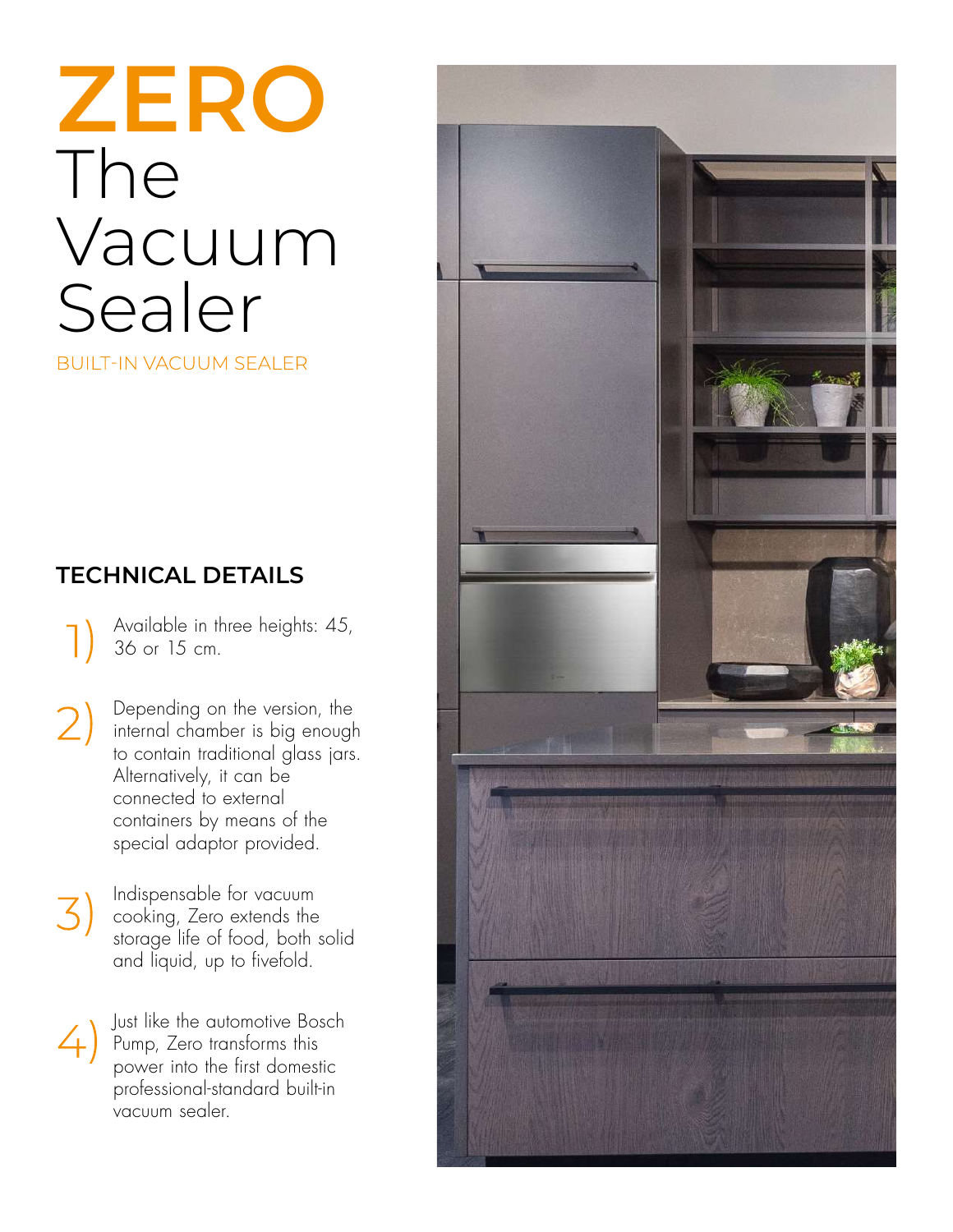### TECHNICAL SPECIFICATIONS ZERO 45

| Voltage                                         | 120 V / 60 Hz / 1PH                                        |
|-------------------------------------------------|------------------------------------------------------------|
| Vacuum pump                                     | $8 \text{ m3/h}$                                           |
| Vacuum pump capacity                            | 2.113,38 Gal/H                                             |
| Vacuum pump rate                                | 450/680 W                                                  |
| Vacuum chamber volume                           | 14 liters                                                  |
| Vacuum chamber dimension                        | W 12 29/32 in x H 5 15/64 in x D 12 3/4 in                 |
| Max sealable width                              | 11.8 inches                                                |
| Vacuum capacity                                 | 99.9%                                                      |
| Residual pressure                               | $<$ 10 mbar                                                |
| Chamber in                                      | AISI 304 - 18/10 stainless steel                           |
| Made of                                         | AISI 304 - 18/10 stainless steel                           |
| Vacuum level number                             | 4 (Delicate / MIN / MED / MAX)                             |
| Absolute final pressure                         | Delicate = $\langle 700 \text{ mbar} (10.152 \text{ psi})$ |
|                                                 | MIN= <300 mbar (4.351 psi)                                 |
|                                                 | MED= <170 mbar (2.465psi)                                  |
|                                                 | MAX= <10mbar (0.145 psi)                                   |
| Max. power rate                                 | 730W                                                       |
| Useful lenght of weld                           | $1113/16$ in                                               |
| Maximum side of the envelopes                   | $1113/16$ in x H 13 25/32 in                               |
| Net weight                                      | 105 <sub>lb</sub>                                          |
| Maximum operating drawer extraction $191/16$ in |                                                            |
| Max. absorbed power                             | 500 W                                                      |
| Dimensions recessed element                     | Standard drawer module                                     |
|                                                 | H 17 23/32 in x W 23 5/8 in                                |
|                                                 | <b>Dimensions</b>                                          |
|                                                 | W 23 1/2 in x D 23 5/8 in x H 17 23/32 in                  |
| Net machine weight                              | 105.8 lbs                                                  |

# $S$  **TANDARD**

- 
- 1.  $0.9 \times 7.8 \times 9.8$ i n c h e s bag s
- 
- 
- l
- l connecting pipe

l



l



**ZERO 45 BUILT IN** 

### **FINISHES**

All Zero models can be customized with l l l the following finishes: stainless steel, black glass, and De Castelli finishes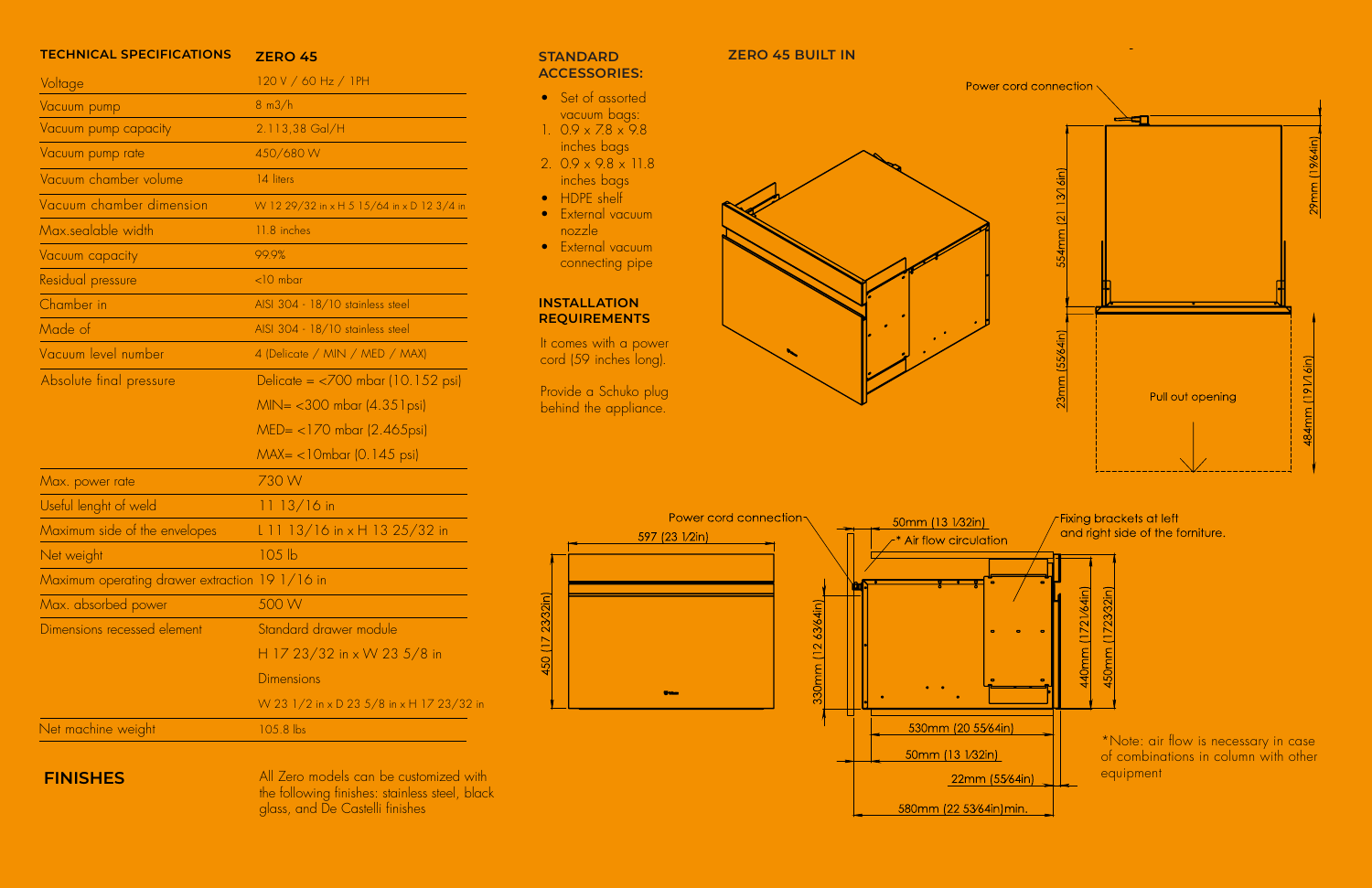- 
- inches bags
- inches bags
- 
- 
- connecting pipe

behind the appliance.

### **TECHNICAL SPECIFICATIONS ZERO 36**



| <u>I EUMNIUAL SPEUIFIUAI IUNS</u>              | <b>ZERO 36</b>                                             |
|------------------------------------------------|------------------------------------------------------------|
| Voltage                                        | 120 V / 60 Hz / 1PH                                        |
| Vacuum pump                                    | $8 \text{ m3/h}$                                           |
| Vacuum pump capacity                           | 2.113,38 Gal/H                                             |
| Vacuum pump rate                               | 450/680W                                                   |
| Vacuum chamber volume                          | 14 liters                                                  |
| Vacuum chamber dimension                       | W 12 29/32 in x H 5 15/64 in x D 12 3/4 in                 |
| Max.sealable width                             | 11.8 inches                                                |
| Vacuum capacity                                | 99.9%                                                      |
| Residual pressure                              | $<$ 10 mbar                                                |
| Chamber in                                     | AISI 304 - 18/10 stainless steel                           |
| Made of                                        | AISI 304 - 18/10 stainless steel                           |
| Vacuum level number                            | 4 (Delicate / MIN / MED / MAX)                             |
| Absolute final pressure                        | Delicate = $\langle 700 \text{ mbar} (10.152 \text{ psi})$ |
|                                                | MIN= <300 mbar (4.35 l psi)                                |
|                                                | MED= <170 mbar (2.465psi)                                  |
|                                                | MAX= <10mbar (0.145 psi)                                   |
| Max. power rate                                | 730W                                                       |
| Useful lenght of weld                          | $1113/16$ in                                               |
| Maximum side of the envelopes                  | L 11 13/16 in x H 13 25/32 in                              |
| Net weight                                     | 99 <sub>lb</sub>                                           |
| Maximum operating drawer extraction 19 1/16 in |                                                            |
| Max. absorbed power                            | 500 W                                                      |
| Dimensions recessed element                    | Standard drawer module                                     |
|                                                | H 14 11/64 in x W 23 5/8 in                                |
|                                                | <b>Dimensions</b>                                          |
|                                                | W 23 1/2 in x D 23 5/8 in x H 5 15/64 in                   |

### Net machine weight 199.2 lbs

**FINISHES** All Zero models can be customized with the following finishes: stainless steel, black glass, and De Castelli finishes